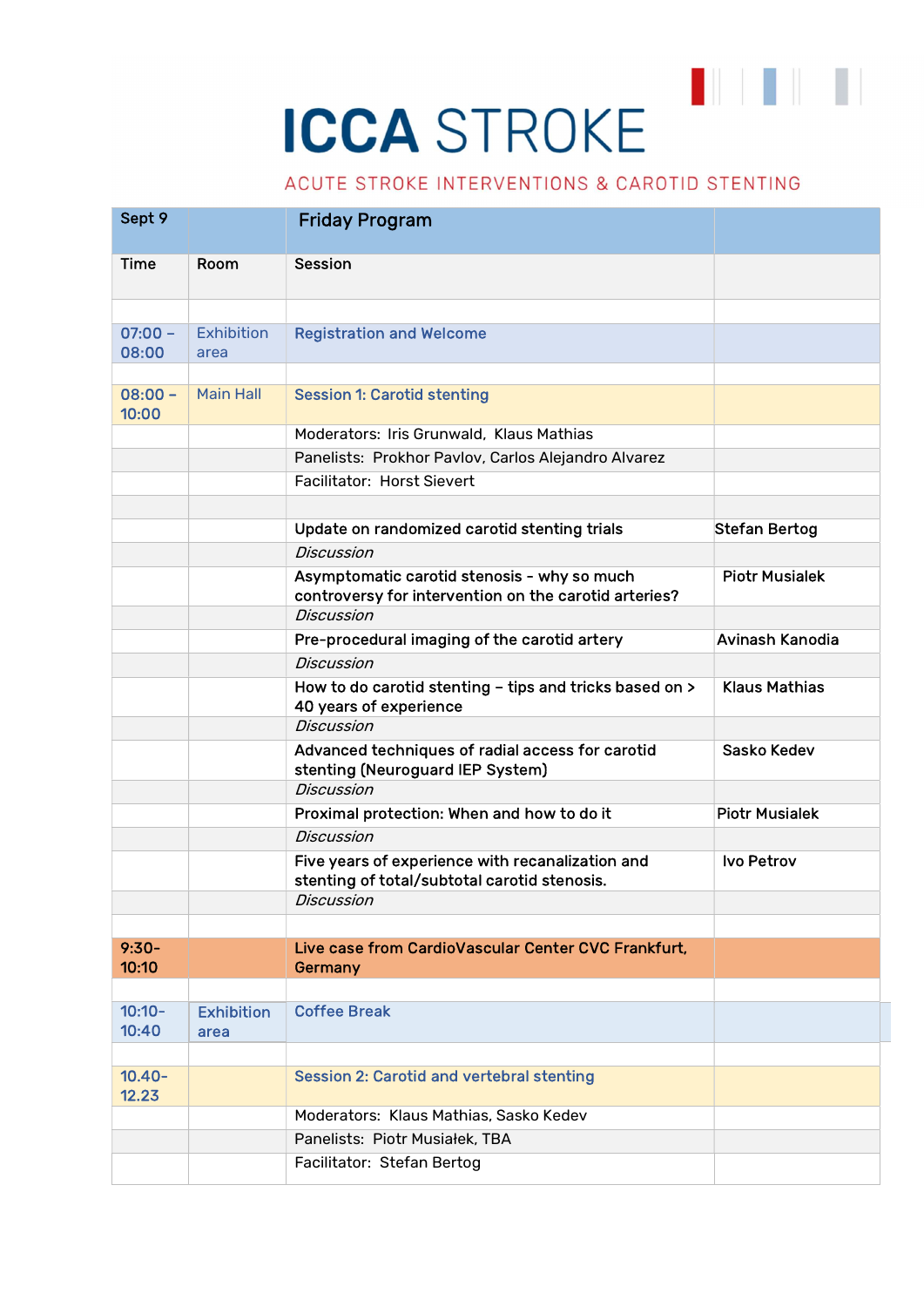#### ACUTE STROKE INTERVENTIONS & CAROTID STENTING

|                   |                  | MESH stents - advantages and limitations                                                                                     | <b>Sasko Kedev</b>    |
|-------------------|------------------|------------------------------------------------------------------------------------------------------------------------------|-----------------------|
|                   |                  | <b>Discussion</b>                                                                                                            |                       |
|                   |                  | A novel carotid stent, post dilatation balloon, and<br>embolic protection device                                             | Sasko Kedev           |
|                   |                  | <b>Discussion</b>                                                                                                            |                       |
|                   |                  | Carotid stenting with MER stent - 30 days & 24 months follow up                                                              |                       |
|                   |                  | <b>Discussion</b>                                                                                                            |                       |
|                   |                  | How to do vertebral stenting: Tips and tricks, case<br>examples                                                              | <b>Klaus Mathias</b>  |
|                   |                  | <b>Discussion</b>                                                                                                            |                       |
|                   |                  | Dissection of the carotid artery                                                                                             | <b>Klaus Mathias</b>  |
|                   |                  | <b>Discussion</b>                                                                                                            |                       |
|                   |                  |                                                                                                                              |                       |
|                   |                  | Live case from CardioVascular Center CVC Frankfurt.<br>Germany                                                               |                       |
|                   |                  |                                                                                                                              |                       |
|                   |                  |                                                                                                                              |                       |
| $12:23-$<br>13:00 | <b>Main Hall</b> | Lunch<br><b>Pulsara Lunch Session 40 minutes</b><br>Introduction (tbd)-studies<br><b>Acute Case Simulation using PULSARA</b> |                       |
|                   |                  |                                                                                                                              |                       |
| $13:00-$<br>13:45 | <b>Main Hall</b> | <b>Session 3: Complications of carotid and vertebral</b><br>stenting                                                         |                       |
|                   |                  | Moderators: Kenneth Snyder, TBA                                                                                              |                       |
|                   |                  | Panelist: Dimitrios Nikas, Piotr Musiałek                                                                                    |                       |
|                   |                  | Facilitator: TBA                                                                                                             |                       |
|                   |                  |                                                                                                                              |                       |
|                   |                  | <b>Case based lectures</b>                                                                                                   |                       |
|                   |                  | Case 1                                                                                                                       | TBA                   |
|                   |                  | <b>Discussion</b>                                                                                                            |                       |
|                   |                  | Case 2                                                                                                                       | <b>TBA</b>            |
|                   |                  | <b>Discussion</b>                                                                                                            |                       |
|                   |                  | Case 3                                                                                                                       | <b>Anton Khilchuk</b> |
|                   |                  | <b>Discussion</b>                                                                                                            |                       |
|                   |                  |                                                                                                                              |                       |
| $13:45-$<br>14:35 | <b>Main Hall</b> | Session 4: Imaging for the stroke interventionist                                                                            |                       |
|                   |                  | Moderators: Iris Grunwald, Adnan Siddiqui                                                                                    |                       |
|                   |                  | Panelists: Carlos Alejandro Alvarez, Klaus Mathias, Nikita<br>Litvinyuk                                                      |                       |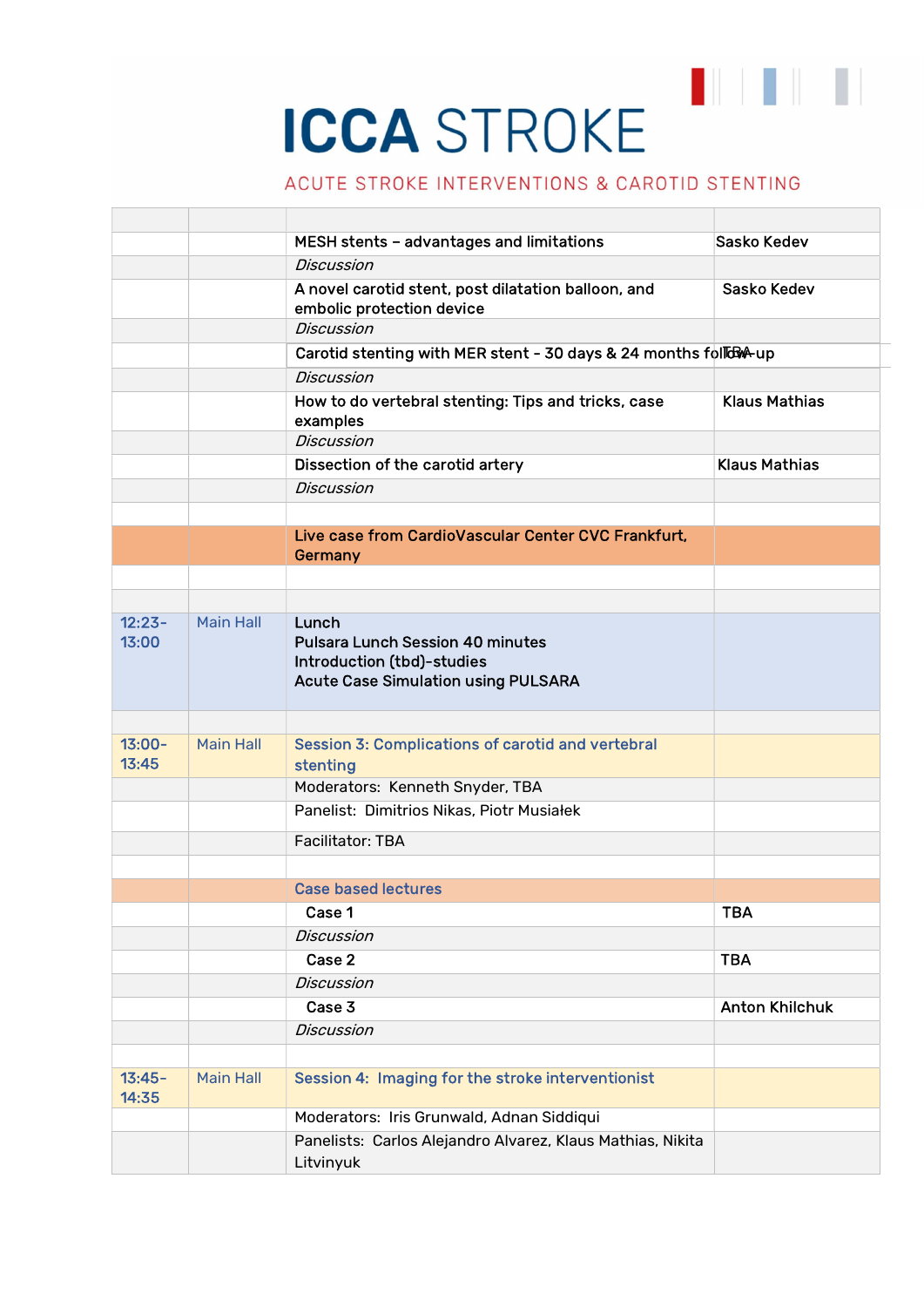### ACUTE STROKE INTERVENTIONS & CAROTID STENTING

|                    |                  | Facilitator:                                                                                                                                          |                      |
|--------------------|------------------|-------------------------------------------------------------------------------------------------------------------------------------------------------|----------------------|
|                    |                  |                                                                                                                                                       |                      |
|                    |                  | What you really need and what is nice to have                                                                                                         | <b>Iris Grunwald</b> |
|                    |                  | <b>Discussion</b>                                                                                                                                     |                      |
|                    |                  | CT - What you need to know                                                                                                                            | Avinash Konodia      |
|                    |                  | <b>Discussion</b>                                                                                                                                     |                      |
|                    |                  | <b>Eloquent areas</b>                                                                                                                                 | <b>Iris Grunwald</b> |
|                    |                  | <b>Discussion</b>                                                                                                                                     |                      |
|                    |                  | Automatic image analysis and artificial intelligence in<br>stroke detection: Which systems are available, how<br>good are they, how to implement them | <b>Anna Podlasek</b> |
|                    |                  | <b>Discussion</b>                                                                                                                                     |                      |
| $14:45-$           | Exhibition       | <b>Coffee Break</b>                                                                                                                                   |                      |
| 15:05              | area             |                                                                                                                                                       |                      |
| $15:05 -$<br>16:15 | <b>Main Hall</b> | Session 5: Building an interventional stroke service                                                                                                  |                      |
|                    |                  | Moderators: Nelson Hopkins, Dimitrios Nikas                                                                                                           |                      |
|                    |                  | Panelists: Dmitry Skrypnik, Carlos Alejandro Al<br>alvarez, Silke Walter, TBA                                                                         |                      |
|                    |                  | Facilitator: Horst Sievert                                                                                                                            |                      |
|                    |                  | Similarities and differences of treatment for acute<br>stroke and acute myocardial infarction                                                         | <b>TBA</b>           |
|                    |                  | <b>Discussion</b>                                                                                                                                     |                      |
|                    |                  |                                                                                                                                                       |                      |
|                    |                  | <b>Communication tools</b>                                                                                                                            | <b>Iris Grunwald</b> |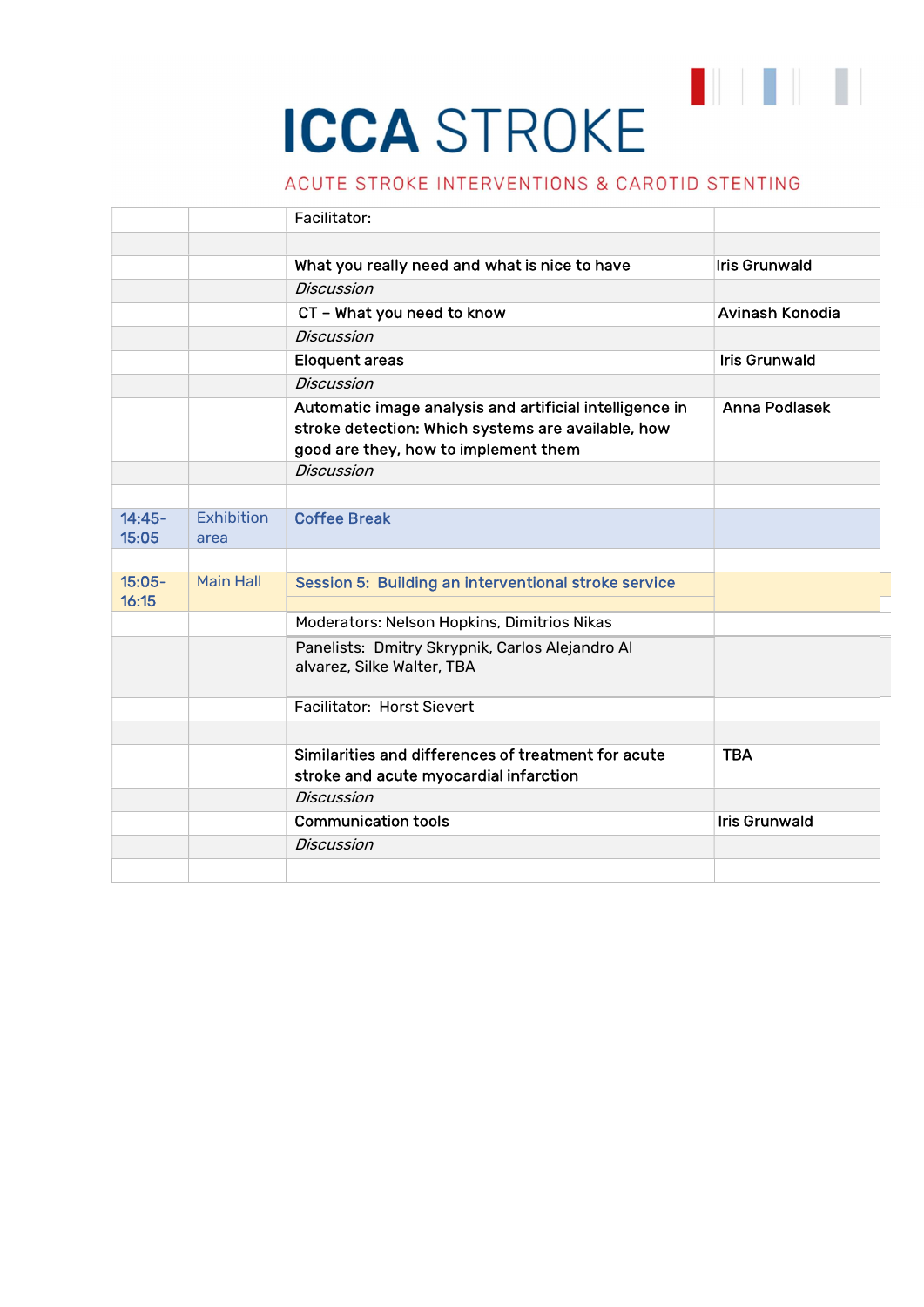#### ACUTE STROKE INTERVENTIONS & CAROTID STENTING

| All day on<br><b>Friday</b> | <b>Hand-on Workshop</b><br><b>Supported by 3D Systems/ Siombionix</b>                                                                                                                                                          |                                                               |
|-----------------------------|--------------------------------------------------------------------------------------------------------------------------------------------------------------------------------------------------------------------------------|---------------------------------------------------------------|
| 17:35                       | <b>Get together</b>                                                                                                                                                                                                            |                                                               |
|                             |                                                                                                                                                                                                                                |                                                               |
|                             | <b>Discussion</b>                                                                                                                                                                                                              |                                                               |
|                             | The WIST guidelines                                                                                                                                                                                                            | <b>Klaus Mathias</b>                                          |
|                             | <b>Discussion</b>                                                                                                                                                                                                              |                                                               |
|                             | The European Society of Cardiology (ESC) perspective                                                                                                                                                                           | <b>Jan Kovac</b>                                              |
|                             | <b>Discussion</b>                                                                                                                                                                                                              |                                                               |
|                             | According to interventional neuroradiology societies<br>recommendations                                                                                                                                                        | Adnan Siddiqui                                                |
|                             | Discussion                                                                                                                                                                                                                     |                                                               |
|                             | The Dundee/WIST training concept: High fidelity<br>simulators and cadaveric models                                                                                                                                             | <b>Iris Grunwald</b>                                          |
|                             |                                                                                                                                                                                                                                |                                                               |
| $17:02 -$<br>17:35          | <b>Session 7: Training the interventionalists</b>                                                                                                                                                                              |                                                               |
|                             |                                                                                                                                                                                                                                |                                                               |
|                             | its implication and thrombectomy<br><b>Discussion</b>                                                                                                                                                                          |                                                               |
|                             | New drugs for IV thrombolysis and stroke prevention and                                                                                                                                                                        | <b>Paul Guyler</b>                                            |
|                             | <b>Discussion</b>                                                                                                                                                                                                              | Papanagiotou                                                  |
|                             | What emergency drugs and devices do I stock?                                                                                                                                                                                   | Panagiotis                                                    |
|                             | What blood thinners? - When and for how long?<br><b>Discussion</b>                                                                                                                                                             | Kenneth Snyder                                                |
|                             |                                                                                                                                                                                                                                |                                                               |
|                             | <b>Blood pressure management</b><br><b>Discussion</b>                                                                                                                                                                          | <b>Iris Grunwald</b>                                          |
|                             | <b>Discussion</b>                                                                                                                                                                                                              |                                                               |
|                             | Perioperative neurocritical care in endovascular acute<br>stroke treatment                                                                                                                                                     | <b>TBA</b>                                                    |
| $16:15 - 17:02$             | <b>Session 6: Periprocedural Management</b>                                                                                                                                                                                    |                                                               |
|                             |                                                                                                                                                                                                                                |                                                               |
|                             | Lessons learned: with all cathlab staff- nurses.<br>radiographers, anesthetist, and stroke team                                                                                                                                | Nurse: Jane Neill,<br><b>Radio: Valerie</b><br><b>Ritchie</b> |
|                             | <b>Round table Discussion</b>                                                                                                                                                                                                  |                                                               |
|                             | <b>Discussion</b>                                                                                                                                                                                                              |                                                               |
|                             | What if something does not work: CT broken down,<br>anaesthesia busy with another emergency, neurologist<br>not available, bi-plane or DSA does not work,  - stop and<br>conservative management or proceed with intervention? | <b>Nick Hopkins</b>                                           |
|                             |                                                                                                                                                                                                                                |                                                               |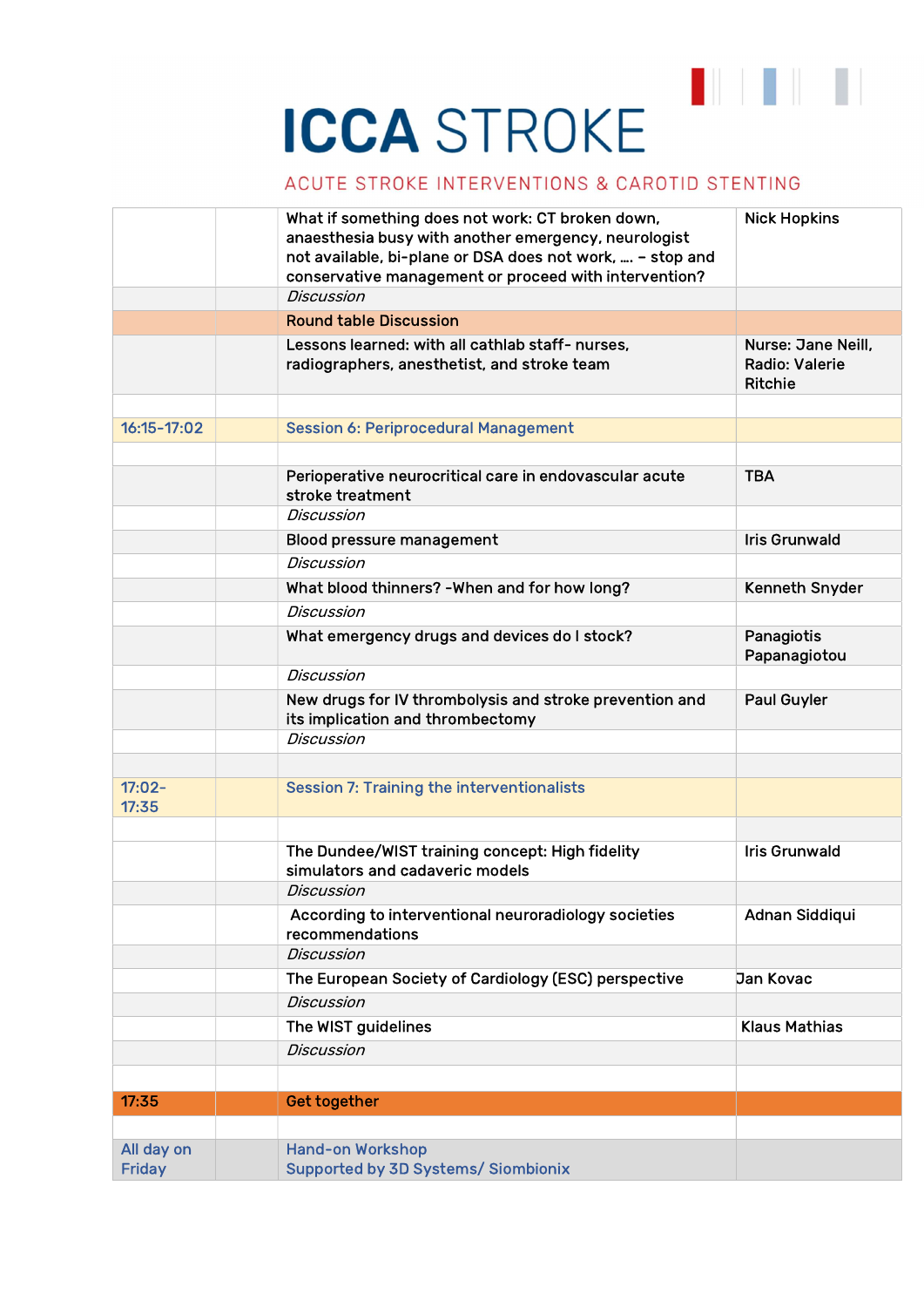### ACUTE STROKE INTERVENTIONS & CAROTID STENTING

|                    |                               | Trainer: Iris Grunwald, Panagiotis Papanagiotou, Anna<br>Podlasek, Sanjay Pillai, Iris Harel, Klaus Mathias                                        |                                    |
|--------------------|-------------------------------|----------------------------------------------------------------------------------------------------------------------------------------------------|------------------------------------|
|                    |                               | Acute Stroke Simulator Training (20 min slots -up to 2<br>physicians)<br>Carotid Stenting Simulator Training (20 min slots- up to 2<br>physicians) |                                    |
|                    |                               |                                                                                                                                                    |                                    |
| Sept 10            |                               | <b>Saturday Program</b>                                                                                                                            |                                    |
|                    |                               |                                                                                                                                                    |                                    |
| <b>Time</b>        | Room                          | Session                                                                                                                                            |                                    |
| $07:00 -$<br>08:00 | Exhibit<br>ion<br>area        | Registration                                                                                                                                       |                                    |
|                    |                               |                                                                                                                                                    |                                    |
| $07:00 -$<br>08:00 | <b>Exhibit</b><br>ion<br>area | <b>E-Poster presentations</b>                                                                                                                      |                                    |
|                    |                               | Moderators: Anna Podlasek, Avinash Kanodia                                                                                                         |                                    |
| 08:00-<br>09:10    | Main<br>Hall                  | Session 6: The global picture - lessons learned                                                                                                    |                                    |
|                    |                               | Moderators: Kenneth Snyder, TBA                                                                                                                    |                                    |
|                    |                               | Panelists: Stefan Bertog                                                                                                                           |                                    |
|                    |                               | Facilitator: Horst Sievert                                                                                                                         |                                    |
|                    |                               | What do you know about North- Dakota? Problems and<br>solutions                                                                                    | <b>Alexander Drofa</b>             |
|                    |                               | <b>Discussion</b>                                                                                                                                  |                                    |
|                    |                               | How is it going in Poland?                                                                                                                         | <b>Artur Dziadkiewicz</b>          |
|                    |                               | <b>Discussion</b>                                                                                                                                  |                                    |
|                    |                               | A new service in Scotland                                                                                                                          | Sanjay Pillai                      |
|                    |                               | <b>Discussion</b>                                                                                                                                  |                                    |
|                    |                               | A cardiologist in Greece                                                                                                                           | <b>Dimitrios Nikas</b>             |
|                    |                               | <b>Discussion</b>                                                                                                                                  |                                    |
|                    |                               | The Frankfurt experience                                                                                                                           | <b>Horst Sievert</b>               |
|                    |                               | <b>Discussion</b>                                                                                                                                  |                                    |
|                    |                               | This is what we do in Istanbul                                                                                                                     | <b>TBA</b>                         |
|                    |                               | <b>Discussion</b>                                                                                                                                  |                                    |
|                    |                               | <b>Buenos Aires</b>                                                                                                                                | Carlos Alejandro<br><b>Alvarez</b> |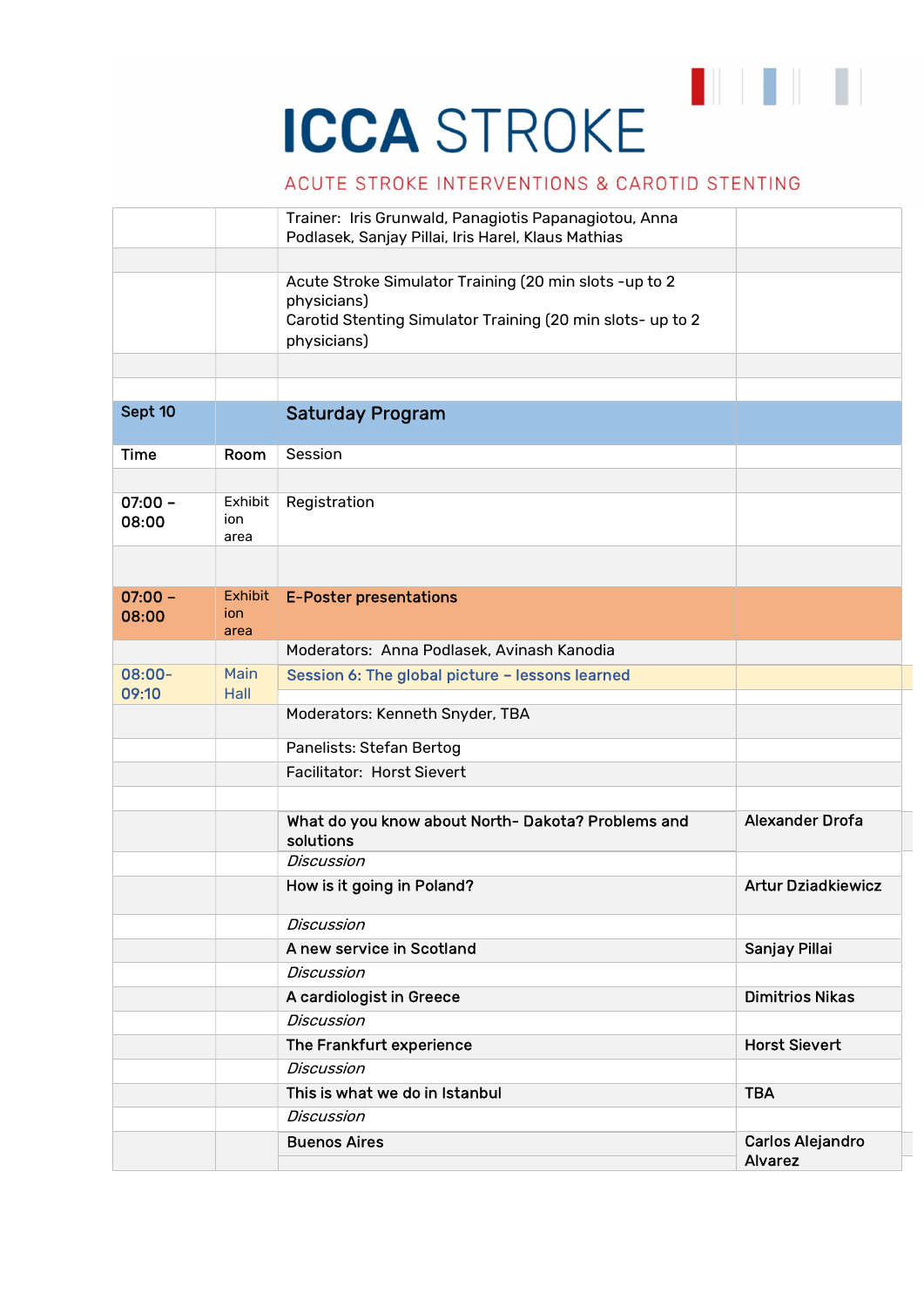### ACUTE STROKE INTERVENTIONS & CAROTID STENTING

|                    |                     | <b>Discussion</b>                                                                                                |                         |
|--------------------|---------------------|------------------------------------------------------------------------------------------------------------------|-------------------------|
|                    |                     | A stroke center in Tanzania?                                                                                     | Reuben Mutagaywa        |
|                    |                     | <b>Discussion</b>                                                                                                |                         |
|                    |                     | The Moskov program                                                                                               | <b>TBA</b>              |
|                    |                     | <b>Discussion</b>                                                                                                |                         |
|                    |                     | Other examples around the world                                                                                  | <b>Nelson Hopkins</b>   |
|                    |                     | <b>Discussion</b>                                                                                                |                         |
|                    |                     |                                                                                                                  |                         |
| 9:10-10:00         |                     | Session Posterior circulation stroke- What do the trials<br>really tell us?                                      |                         |
|                    |                     | The evidence from prior nonrandomized studies                                                                    | <b>Mathew Lambert</b>   |
|                    |                     | <b>Discussion</b>                                                                                                |                         |
|                    |                     | The new randomized trials changed everything:                                                                    |                         |
|                    |                     | Pro                                                                                                              | <b>Horst Sievert</b>    |
|                    |                     | Contra                                                                                                           | <b>Iris Grunwald</b>    |
|                    |                     | <b>Discussion</b>                                                                                                | Panel discussion        |
|                    |                     | Percheron?                                                                                                       | <b>Iris Grunwald</b>    |
|                    |                     |                                                                                                                  |                         |
|                    |                     |                                                                                                                  |                         |
| $10:00 -$<br>10:50 | Main<br><b>Hall</b> | Session 7: Acute stroke interventions: background and<br>trial results                                           |                         |
|                    |                     | Moderators: Panagiotis Papanagiotou, Naveed Akhtar                                                               |                         |
|                    |                     | Panelists: Anna Podlasek, TBA                                                                                    |                         |
|                    |                     | Facilitators: Iris Grunwald, Carlos Alejandro Alvarez                                                            |                         |
|                    |                     |                                                                                                                  |                         |
|                    |                     | The evidence for acute stroke interventions - all<br>randomized trials in 10 min                                 | <b>Stefan Bertog</b>    |
|                    |                     | Discussion                                                                                                       |                         |
|                    |                     | Update on low aspects thrombectomy trials                                                                        | Kenneth Snyder          |
|                    |                     | <b>Discussion</b>                                                                                                |                         |
|                    |                     |                                                                                                                  |                         |
|                    |                     | Prehospital assessment for triage-How can scores help<br>us?<br><b>Training EMT's and ER docs in recognition</b> | <b>Klaus Fassbender</b> |
|                    |                     | <b>Discussion</b>                                                                                                |                         |
|                    |                     | Impact of delays in transfer to comprehensive stroke<br>centers on outcomes                                      | <b>Nelson Hopkins</b>   |
|                    |                     | <b>Discussion</b>                                                                                                |                         |
|                    |                     |                                                                                                                  |                         |
|                    |                     |                                                                                                                  |                         |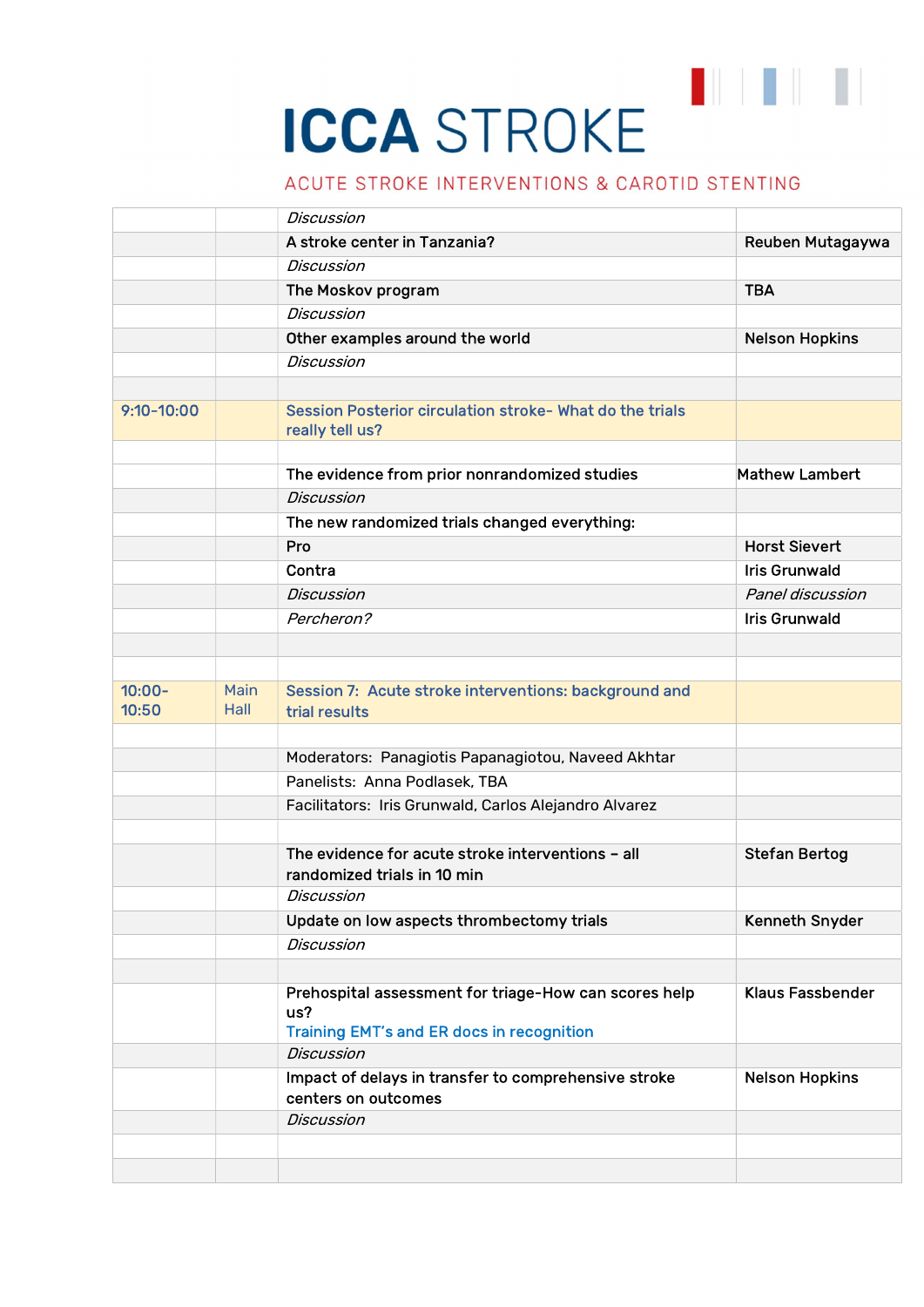#### ACUTE STROKE INTERVENTIONS & CAROTID STENTING

| $10:50-$<br>11:20 | Exhibi<br>tion<br>area | <b>Coffee Break</b>                                                                                                           |                            |
|-------------------|------------------------|-------------------------------------------------------------------------------------------------------------------------------|----------------------------|
|                   |                        |                                                                                                                               |                            |
| 11:20-12:56       | Main<br>Hall           | Session 8: How to do acute stroke interventions- Part 1                                                                       |                            |
|                   |                        | Moderators: Iris Grunwald, TBA                                                                                                |                            |
|                   |                        | Panelists: Ozcan Ozdemir, Maria Politi, TBA                                                                                   |                            |
|                   |                        | Facilitator: TBA                                                                                                              |                            |
|                   |                        |                                                                                                                               |                            |
|                   |                        | Acute stroke intervention step by step - A simulator case                                                                     | <b>Iris Grunwald</b>       |
|                   |                        | What you really should know about the anatomy                                                                                 | Kenneth Snyder             |
|                   |                        | <b>Discussion</b>                                                                                                             |                            |
|                   |                        | What you should tell your anesthesiologist                                                                                    | <b>TBA</b>                 |
|                   |                        | <b>Discussion</b>                                                                                                             |                            |
|                   |                        | My 5 most important tips and trips in achieving first pass<br>thrombectomy                                                    | Atilla Özcan<br>Özdemir    |
|                   |                        | <b>Discussion</b>                                                                                                             |                            |
|                   |                        | When and how to deal with M2/M3 occlusions                                                                                    | Panagiotis<br>Papanagiotou |
|                   |                        | <b>Discussion</b>                                                                                                             |                            |
|                   |                        | When is tPA or other lytic still helpful?                                                                                     | <b>Kenneth Snyder</b>      |
|                   |                        | <b>Discussion</b>                                                                                                             |                            |
|                   |                        | Mechanical thrombectomy in octogenarians                                                                                      | Maria Politi               |
|                   |                        | <b>Discussion</b>                                                                                                             |                            |
|                   |                        | <b>Eloquent Areas</b>                                                                                                         | <b>Iris Grunwald</b>       |
|                   |                        | <b>Discussion</b>                                                                                                             |                            |
| 12:56-13:15       |                        | Lunch                                                                                                                         |                            |
|                   |                        |                                                                                                                               |                            |
| 13:15-14:07       |                        | Session 9: How to do acute stroke interventions- Part 2                                                                       |                            |
|                   |                        | Moderators: Iris Grunwald, TBA                                                                                                |                            |
|                   |                        | Panelists: Ozcan Ozdemir, Maria Politi, TBA                                                                                   |                            |
|                   |                        | Facilitator: TBA                                                                                                              |                            |
|                   |                        |                                                                                                                               |                            |
|                   |                        | Endovascular treatment of acute intracranial stenosis in<br>acute stroke - with only angioplasty with drug eluting<br>balloon | <b>TBA</b>                 |
|                   |                        | <b>Discussion</b>                                                                                                             |                            |
|                   |                        | Acute tandem occlusions (cervical/cerebral,<br>cervical/cervical, cerebral/cerebral) - case examples                          | <b>Anton Khilchuk</b>      |
|                   |                        | <b>Discussion</b>                                                                                                             |                            |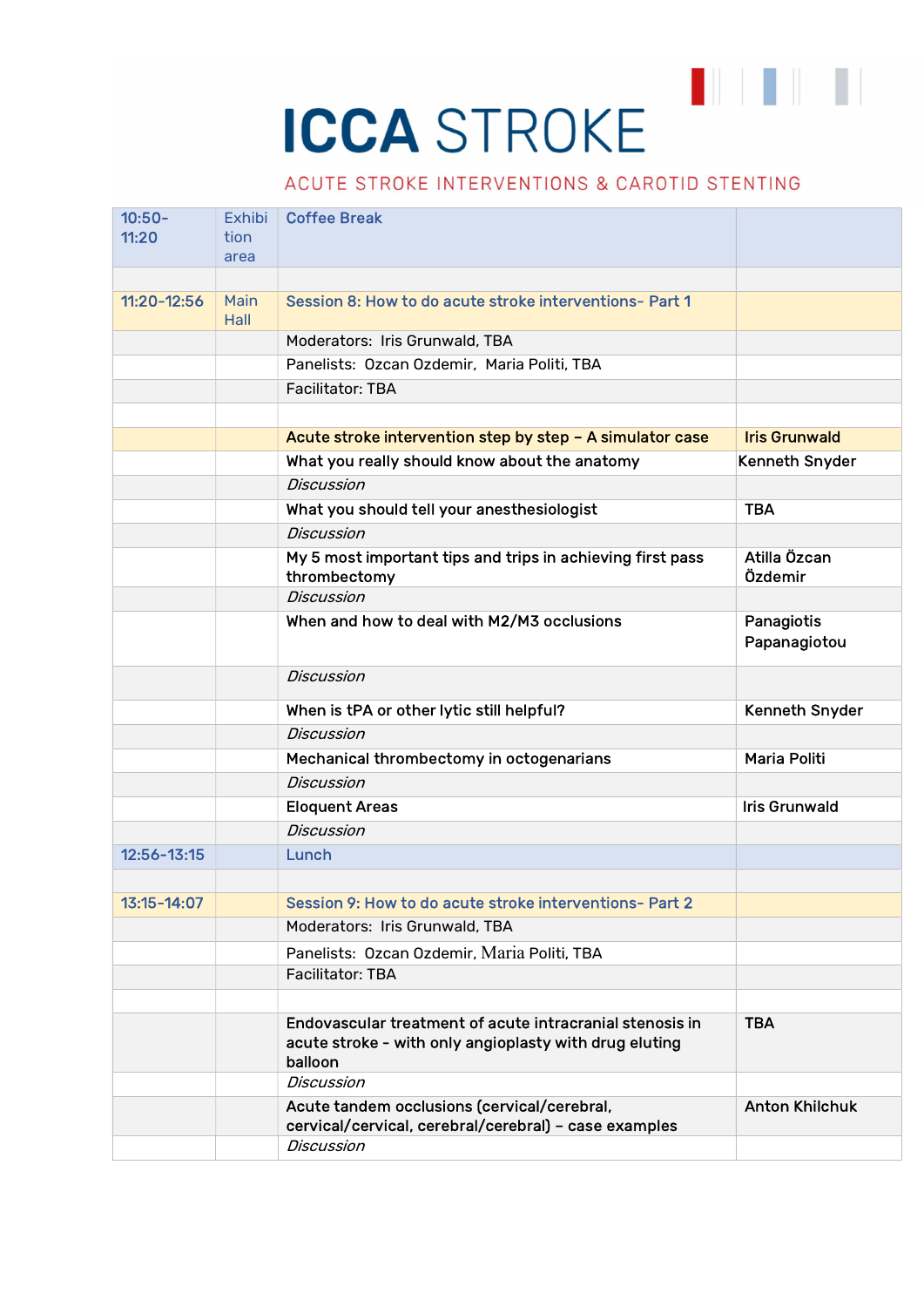#### ACUTE STROKE INTERVENTIONS & CAROTID STENTING

|                    |               | How to deal with acute carotid dissection as cause of<br>acute stroke                                                                         | Adnan Siddiqui         |
|--------------------|---------------|-----------------------------------------------------------------------------------------------------------------------------------------------|------------------------|
|                    |               | <b>Discussion</b>                                                                                                                             |                        |
|                    |               | Transradial and transbrachial ischemic stroke treatment -<br>tips and tricks, why we should not be afraid of arm access<br>in acute situation | <b>Anton Khilchuk</b>  |
|                    |               | <b>Discussion</b>                                                                                                                             |                        |
|                    |               | Direct carotid access for acute stroke interventions                                                                                          | <b>Klaus Mathias</b>   |
|                    |               | <b>Discussion</b>                                                                                                                             |                        |
|                    |               |                                                                                                                                               |                        |
| $14:07 -$<br>14:43 | Main<br>Hall  | Session 10: Case examples - anterior strokes                                                                                                  |                        |
|                    |               | Moderators: Adnan Siddiqui, Panagiotis Papanagiotou                                                                                           |                        |
|                    |               | Panelists: Jan Kovac, Nikita Litvinyuk, Atilla Özcan Özdemir                                                                                  |                        |
|                    |               | Facilitator: Jan Kovac                                                                                                                        |                        |
|                    |               |                                                                                                                                               |                        |
|                    |               | Case 1                                                                                                                                        | <b>Dmitry Skrypnik</b> |
|                    |               | <b>Discussion</b>                                                                                                                             |                        |
|                    |               | Case 2                                                                                                                                        | <b>Kenneth Snyder</b>  |
|                    |               | <b>Discussion</b>                                                                                                                             |                        |
|                    |               | Case 3                                                                                                                                        | <b>TBA</b>             |
|                    |               | <b>Discussion</b>                                                                                                                             |                        |
|                    |               |                                                                                                                                               |                        |
|                    |               |                                                                                                                                               |                        |
| $14:43 -$          | Main          | Session 11: Case examples - posterior strokes                                                                                                 |                        |
| 15:19              | Hall          |                                                                                                                                               |                        |
|                    |               | Moderators: Kenneth Snyder, Klaus Mathias                                                                                                     |                        |
|                    |               | Panelists: Ivo Petrov, TBA                                                                                                                    |                        |
|                    |               | Facilitators: Stefan Bertog                                                                                                                   |                        |
|                    |               |                                                                                                                                               |                        |
|                    |               | Case 1                                                                                                                                        | <b>TBA</b>             |
|                    |               | <b>Discussion</b>                                                                                                                             |                        |
|                    |               | Case 2                                                                                                                                        | <b>Naveed Akhtar</b>   |
|                    |               | <b>Discussion</b>                                                                                                                             |                        |
|                    |               | Case 3                                                                                                                                        | <b>Prokhor Pavlov</b>  |
|                    |               | <b>Discussion</b>                                                                                                                             |                        |
|                    |               |                                                                                                                                               |                        |
| $15:19 -$          | <b>Exhibi</b> | <b>Coffee Break</b>                                                                                                                           |                        |
| 15:30              | tion<br>area  |                                                                                                                                               |                        |
|                    |               |                                                                                                                                               |                        |
|                    |               |                                                                                                                                               |                        |
|                    |               |                                                                                                                                               |                        |